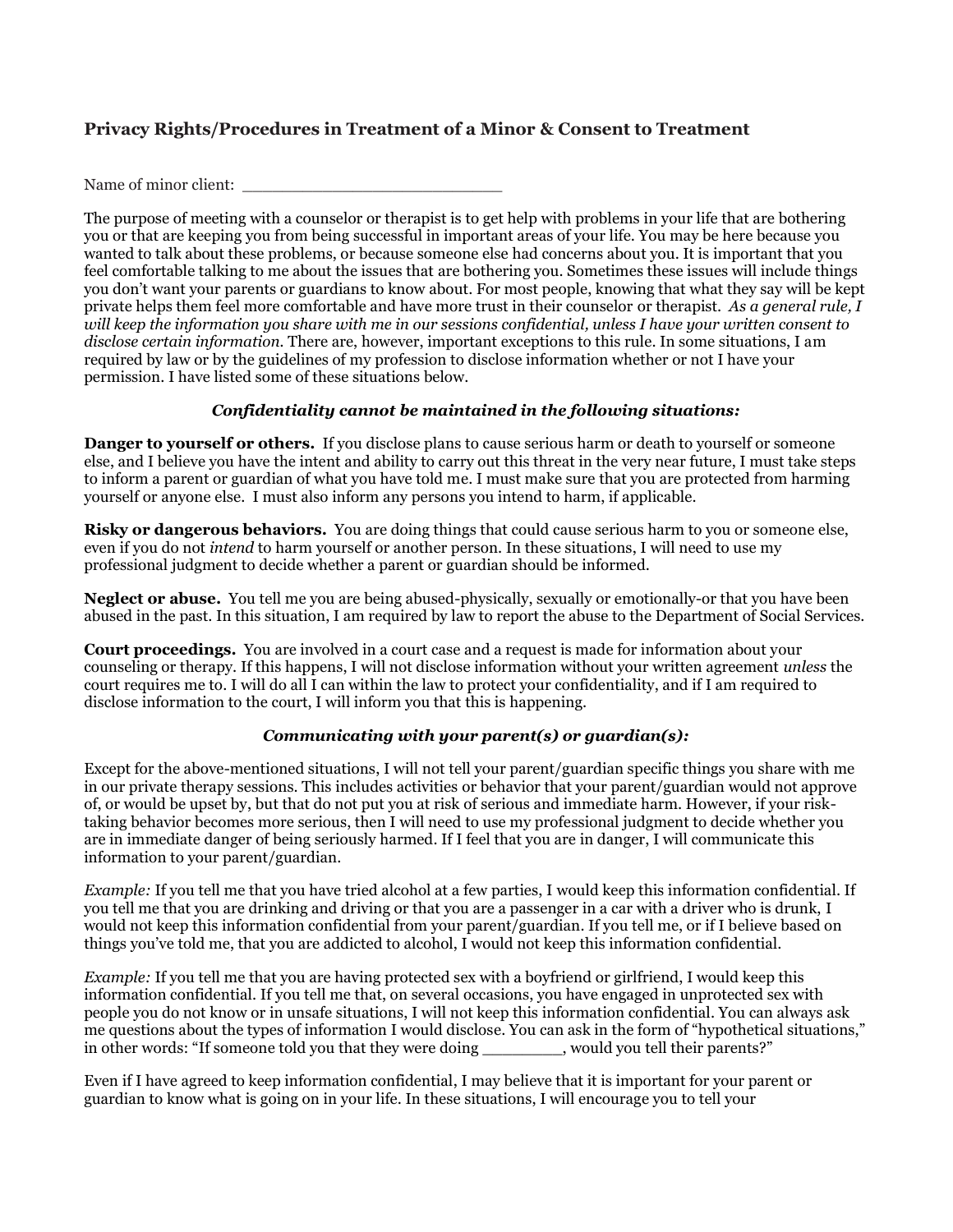parent/guardian and will help you find the best way to tell them. Also, when meeting with your parents, I may sometimes describe problems in general terms, without using specifics, in order to help them know how to be more helpful to you.

*[You should also know that, by law in North Carolina, your parent/guardian has the right to see any written records I keep about our sessions. It is extremely rare that a parent/guardian would ever request to look at these records.]*

#### *Communicating with other adults:*

**School:** If I want to contact your school, or if someone at your school wants to contact me, I will discuss it with you and ask for written permission from you and your parent/guardian. A very unlikely situation might come up in which I do not have your permission but both I and your parent/guardian believe that it is very important for me to be able to share certain information with someone at your school. In this situation, I will use my professional judgment to decide whether to share any information.

**Doctors:** Sometimes your doctor and I may need to work together; for example, if you need to take medication in addition to seeing a counselor or therapist. I will get written permission from you and your parent/guardian in advance to share information with your doctor. The only time I will share information with your doctor even if I don't have your permission is if you are doing something that puts you at risk for serious and immediate physical/medical harm.

## **Adolescent therapy client**

Signing below indicates that you have reviewed the policies described above and understand the limits to confidentiality. If you have any questions as we progress with therapy, you can ask your therapist at any time.

Minor's Signature the contract of the contract of the contract of the contract of the contract of the contract of the contract of the contract of the contract of the contract of the contract of the contract of the contract

# **Parent/Guardian Agreement to Respect Privacy**

Check boxes and sign below indicating your agreement to respect your adolescent's privacy:

**/\_\_/** I will refrain from requesting detailed information about individual therapy sessions with my child. I understand that I will be provided with periodic updates about general progress, and/or may be asked to participate in therapy sessions as needed.

**/\_\_/** Although I know I have the legal right to request written records/session notes since my child is a minor, I agree NOT to request these records in order to respect the confidentiality of my adolescent's treatment.

**/\_\_/** I understand that I will be informed about situations that could endanger my child. I know this decision to breach confidentiality in these circumstances is up to the therapist's professional judgment and may sometimes be made in confidential consultation with her consultant/supervisor.

# **Parent/Guardian Consent to Treatment for a Minor Child**

Alicia McArthur, LPC, and I have discussed my child's situation. I have been informed of the risks and benefits of therapy. I understand that no promises have been made to me as to the results of treatment or of any procedures provided by this therapist.

I know that I must call to cancel my child's appointment at least 48 hours (2 days) before the time of the appointment. If I do not cancel and we do not show up, I will be charged a fee for that appointment.

I am aware that my child's therapist is not affiliated with any insurance companies at this time, and that I am responsible for paying the full fee at the time of services, and for filing any claims for reimbursement directly with